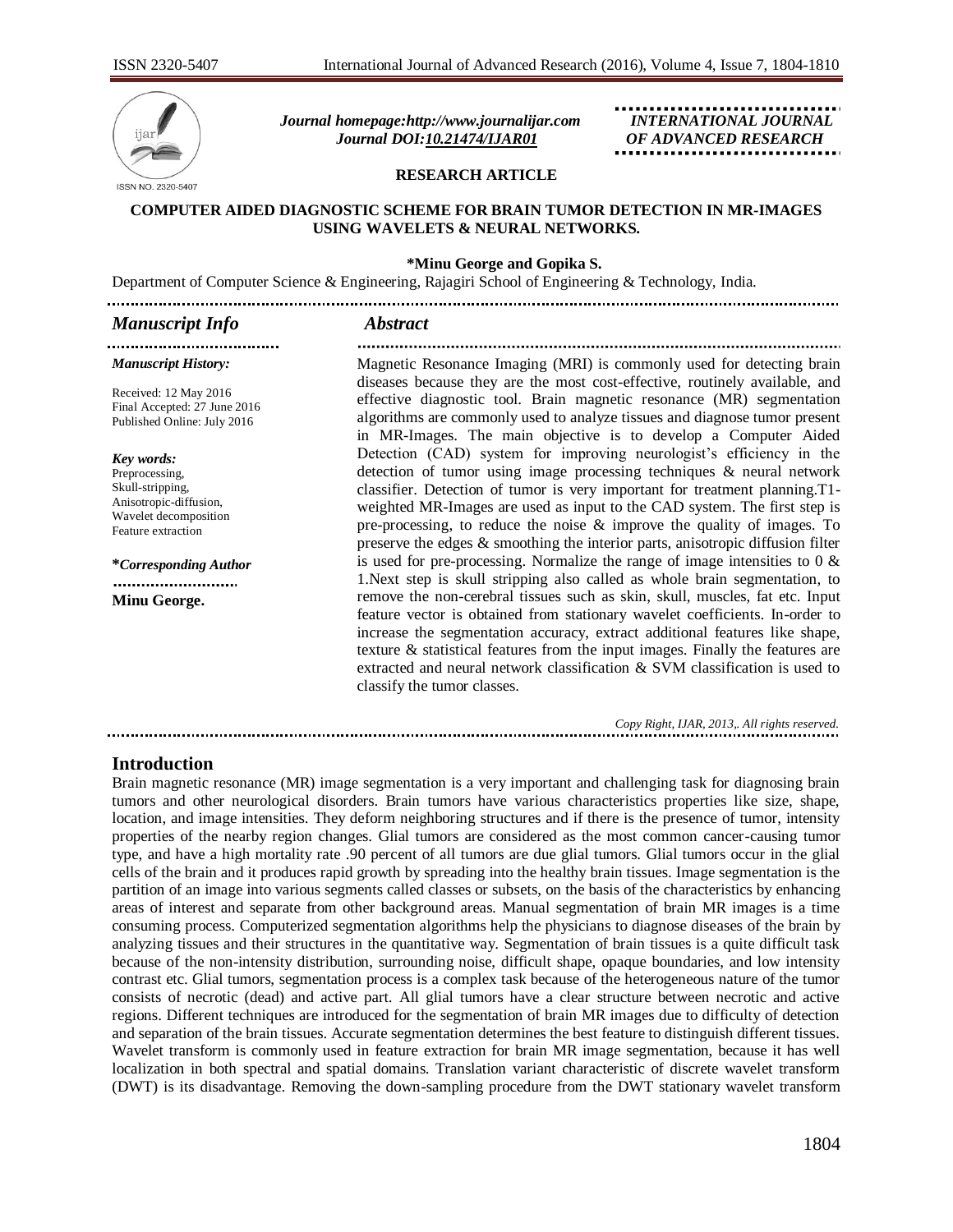(SWT) is used to overcome this problem. All the images are decomposed by using SWT and the original image have the same size, SWT coefficients and textural features that are extracted for segmentation.

## **Related Works:-**

Kaus et al (1999) introduced adaptive template brain tumor segmentation method. It describes a new method for brain tumor diagnosis using automated segmentation of MRI images. The algorithm is an iterative approach that contains a statistical classification scheme from digital atlas. Many applications under computer aided neurology and radiology segment medical images. While analyzing the design of a tumor, many number of tumor types vary in size, shape, location, tissue composition and homogeneity. Clinical image analysis shows high variations among different tumors with normal tissue that represents the segmentation methods on the basis of successful differentiation between normal and tumor tissues. Template based segmentation methods find out the segmentation issue by aligning a digital atlas of a normal brain to the individual (Kaus et al 1999).

The knowledge mentioned in the atlas serves as a lookup map. These methods works on the correctness of the alignment, definition, pathologic structures that are used for the segmentation of pathology. In preprocessing anisotropic diffusion filtering is used for preserving the edges. For supervised multispectral statistical classification the k-Nearest-Neighbor (KNN) is applied, and shows most accurate and robust classifier for application to MRI. Overlap the intensity distributions of various tissue results in voxel miss-classification. To solve such problems, a pre-segmented atlas is used as a template for classification process. Atlas differs from the individual to be segmented, and a need of spatial alignment is required. Registration process shows some errors, so the atlas cannot directly use for segmentation. Hence the template's influence on the segmentation shows some amount of uncertainty. This is done by presenting the atlas information as additional features to the classifier. The classification is on the basis of prototype and the voxel of unknown class situated in different anatomical structures. The certainty of anatomical structures is developed distance map function (Kaus et al 1999).

Chang et al (2007) introduced the concept of charged fluid model brain MR-image segmentation. It contains charged fluid for the segmentation of anatomical structures present in magnetic resonance (MR) images of the brain. This fluid acts like liquid and it flows through the different obstacles. The simulation is done in two steps by Poisson's equation. Step one share the elements the charged fluid elements inside the propagating surface until electrostatic equilibrium is reached. Step two advances propagating the charged fluid and deforms into a new shape in response to the image gradient. Charged Fluid Model is commonly used by biomedical researchers to investigate and analyze biological models. Proposed an electrical field-based method to trace the convoluted colon by distributing charges along the central colon path. Here, curved cross sections are defined by electrical force lines. The particles will keep outward due to the repulsion force until they achieved a balancing inward force. However, it is difficult to guide the particles towards the region boundary, such that final contour and the particle positions can correctly represent the ROI. This will become quite difficult when treating with noisy images.

Corso et al(2008) presented a new method for brain tumor detection using Bayesian model classification. The main work is a Bayesian formulation for managing soft model assignments to find out affinities. Reddick et al(1997) presented a new method for the automatic segmentation of brain MR-Images using neural network. Hybrid neural network method includes a self-organizing neural network for segmenting brain tumor, and a multilayer neural network for classification. Song et al (2007) introduced a probabilistic neural network (PNN) for brain tissue segmentation with magnetic resonance imaging (MRI).Supervised labeling mechanism based on Bayesian rule is introduced, then weighting factors are produced along with SOM reference vectors.

Alirezaie et al (1998) presented a new method called automatic segmentation of brain MR-Images using neural networks. It enhance feature mapping and generates a set of code vectors. A new algorithm is developed to extract the cerebrum from the brain scan to the segmentation. Cerebrum extraction is performed by stripping the skull MR-Image. Gerig et al (1992) presented a new method called nonlinear anisotropic filtering using brain MR-Images. Improvements in image quality is limited by low signal-to-noise ratio (SNR).While designing new MR technique speed acquisition and image quality are both important. To decrease noise at the time of acquisition time averaging over repeated units may be employed.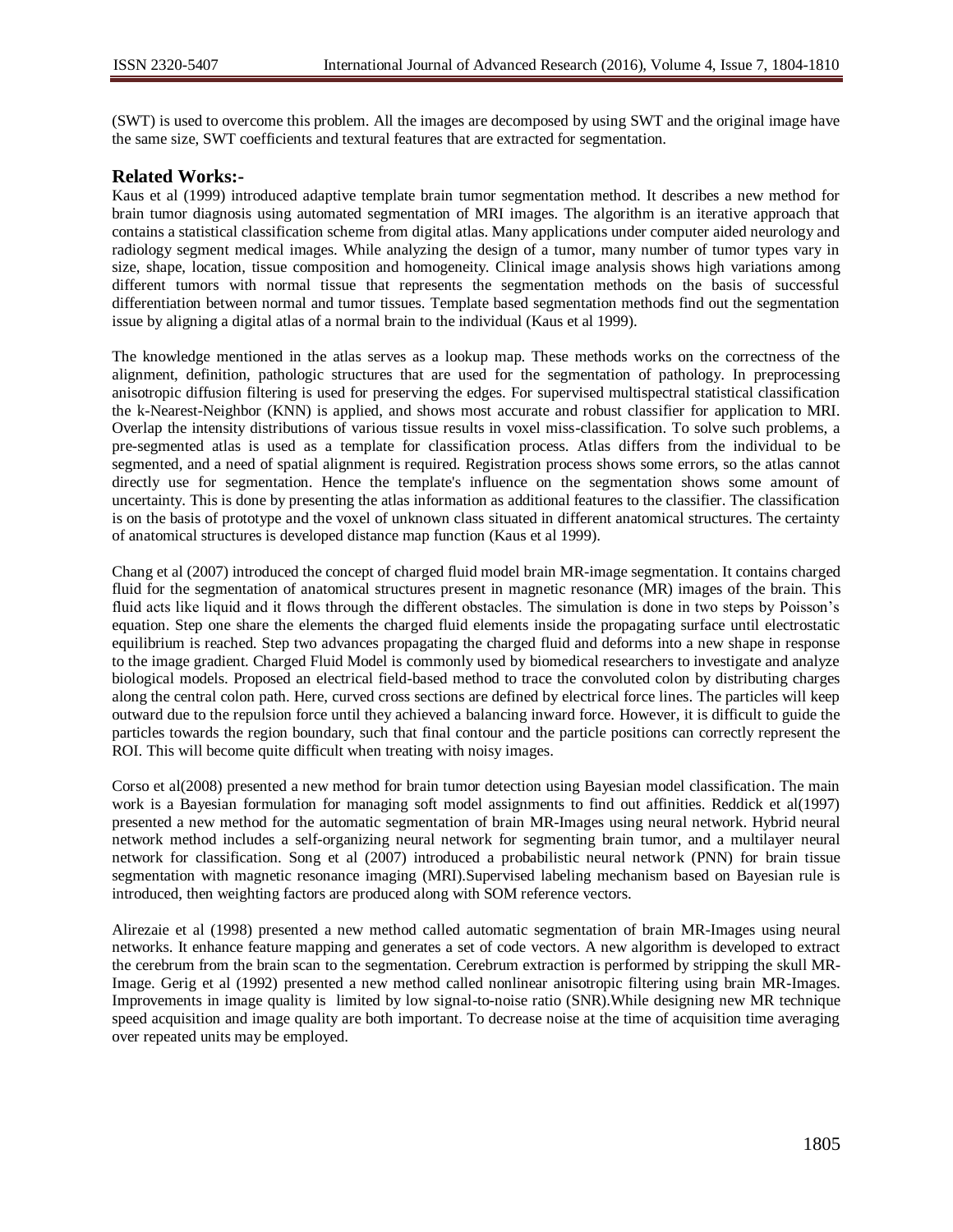## **Methodology:-**

Here T1 Weighted MR-images are used as input to the CAD system. It is one of the pulse sequences in MRI and shows differences of T1 relaxation time of tissues.



**Fig.1:-** System design

## **D. Preprocessing:-**

Preprocessing includes removing lower frequency background noise, normalizing the intensity of the data images, reducing reflections, and masking portions. Image preprocessing is the method of enhancing the quality of data images. The aim of pre-processing is to improve image data by suppressing distortions or enhances some additional image features for further processing. Preprocessing technique uses redundancy in images. Adjacent pixels corresponding to one object have the same brightness value. When distorted pixel is picked out from the image, it can be denoted as an average value of adjacent pixels. The preprocessing methods can be grouped into different categories based on size and shape of the adjacent pixel. The accurate segmentation is possible when image is preprocessed with suitable size and quality (S. Rajeshwari,2013).

## **B. Normalization:-**

In image processing, normalization is the technique that varies the range of pixel intensity values. Objects present in the images like intensity, position, size usually have parameters that changes with-in certain intervals. Image analysis result is independent of the changes (Loizou, 2009). The main aim of normalization is to convert all the images with associated parameters that are mapped into normalized values.

- $\bullet$  Normalize standard interval to [0, 1]
- Normalize to zero mean and unit variance

#### **Registering an Image:-**

Areas like Computer Vision, Medical Analysis and Remote Sensing, it is necessary to align the images. Image registration is the technique of collecting more than two images taken by the same scene at different times, from different points, or by different sensors. Image registration is the step to image fusion. It is a fundamental technique used to integrate information captured from different sensors, finding changes while taking images at different times, gathering 3D information from stereo images, and analyzing model-based objects. The registration process geometrically maps the reference images. A good alignment is necessary to integrate information from different images (Ganesh, 2013).

- $\bullet$  To find the changes when image is taken at different times.
- Model based matching for segmentation.

Intensity-based image registration is an iterative process. It needs a pair of images, a metric, an optimizer, and a transformation type. The metric indicates the image similarity for finding accuracy for registration. Image similarity metric takes two images and outputs a scalar value that shows the image similarities. The optimizer indicates how to minimize or maximize the similarity metric. The transformation type indicates the type of 2-D transformation that brings the moving image into alignment with the fixed image. This process starts with the transform type that contains internally derived transformation matrix. Determine the specific image transformation applied to the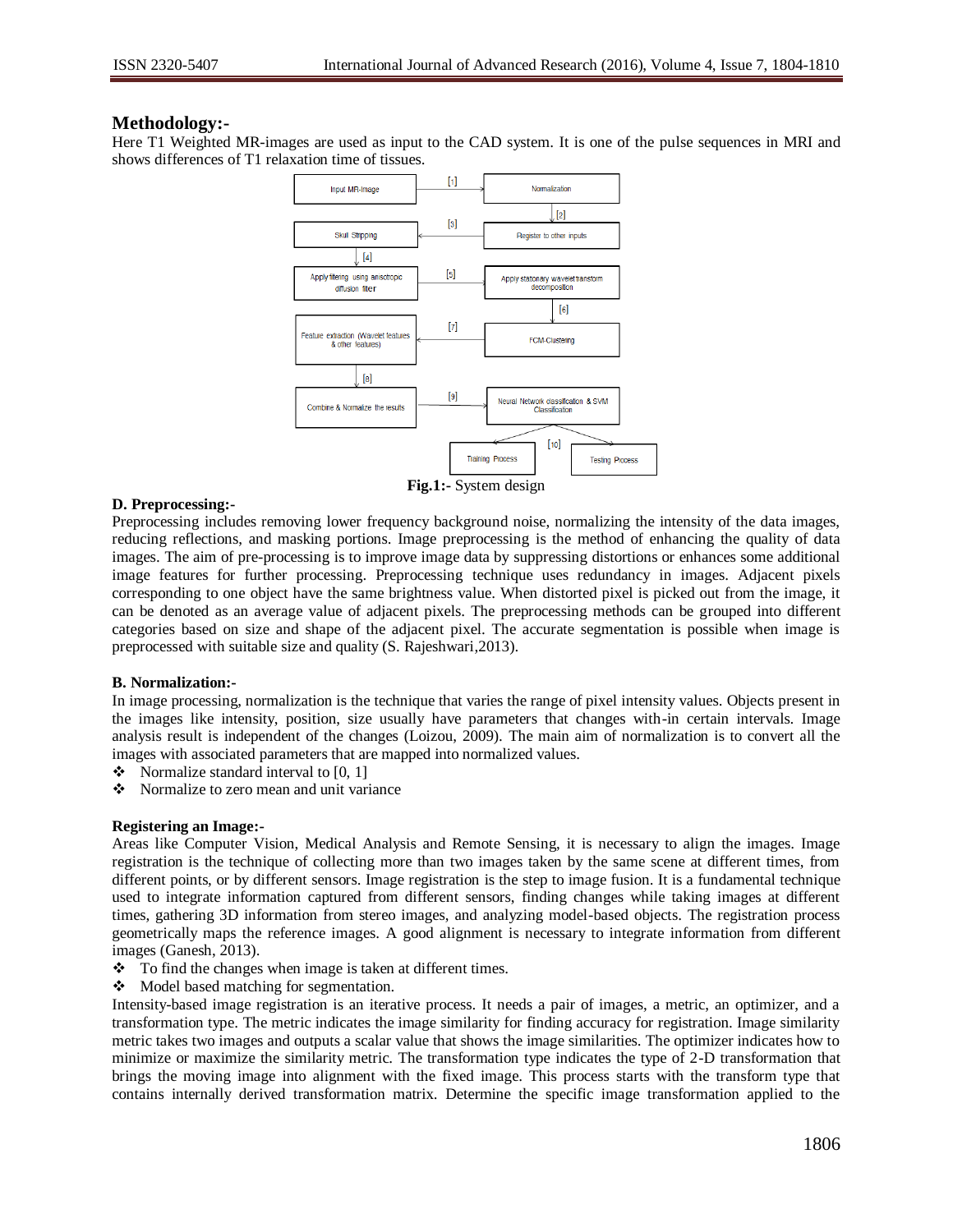moving image with bilinear interpolation. The metric compares the moving image with a fixed image and a metric value is calculated. At the end the optimizer checks stop condition. A stop condition indicates the termination of the process.

#### **SkullStripping:-**

Skull stripping is a tissue segmentation process, but it is done by specialized algorithms that precise the brain boundary. Removal of the skull and other non-brain tissue is quiet complicated. The first step of MRI analysis is the removal of extra-meningeal tissues from the whole head. Brain Surface Extractor (BSE) operates using edge detector to find a boundary between the brain and the skull. The strong edges are interrupted due to the finite resolution of the MRI and anatomical connections between the brain and the rest part of the body. Hence BSE uses mathematical morphological operators to enhance the result of the edge detection and separation of the tissues. The edge detection result is improved by anisotropic diffusion filter (J.G Park,2009).



**Fig.2:-** Stages of skull stripping

#### **Removal of unwanted portions:-**

Morphology is the branch of image processing operations that works with images based on shapes. Morphological operations use structuring element with input image, displays an output image of the same size. Each pixel value in the output image is compared with corresponding pixel in the input image with its adjacent pixels. By choosing the size and shape of the adjacent pixel, a morphological operation is sensitive to various shapes and size present in the input image. Dilation adds pixels to the object boundaries of an image; erosion subtracts pixels on object boundaries (J.Hwang,2011). The number of pixels added or subtracted depends on the size and shape of the structuring element.

#### **Gaussian Filter Implementation:-**

Gaussian filter minimizes the rise and fall time and has the minimum possible group delay. Hence the name ideal time domain filters. Mathematically, a Gaussian filters changes the input by convolution operation with a Gaussian function. It is commonly used to blur images and reduce noise content. Its behavior plays important role in standard deviation of the Gaussian function. It requires huge convolution kernel, as the Gaussian distribution is non-zero (P. Perona,2011).

#### **Otsu Thresholding:-**

In image processing, Otsu's method uses thresholding or the reduction of a gray level image to a binary image. The image usually contains two classes of pixels called foreground pixels and background pixels. Calculates the optimum threshold by separating the two classes on the basis of minimal and maximal values. Steps of Otsu Thresholding are:

- Step1: Determine a global threshold value.
- Step2: Assign 0 to the pixels whose intensity is greater than the threshold.
- Step3: Obtain a threshold value using Otsu method.
- Step4: Convert image to black/white using Otsu threshold.

#### **Apply Binary Morphological Operation:-**

Morphological operators take binary image and a structuring element as input. The characteristics features like shape, size, orientation etc. are encoded in the structuring element. Binary images contain various defects and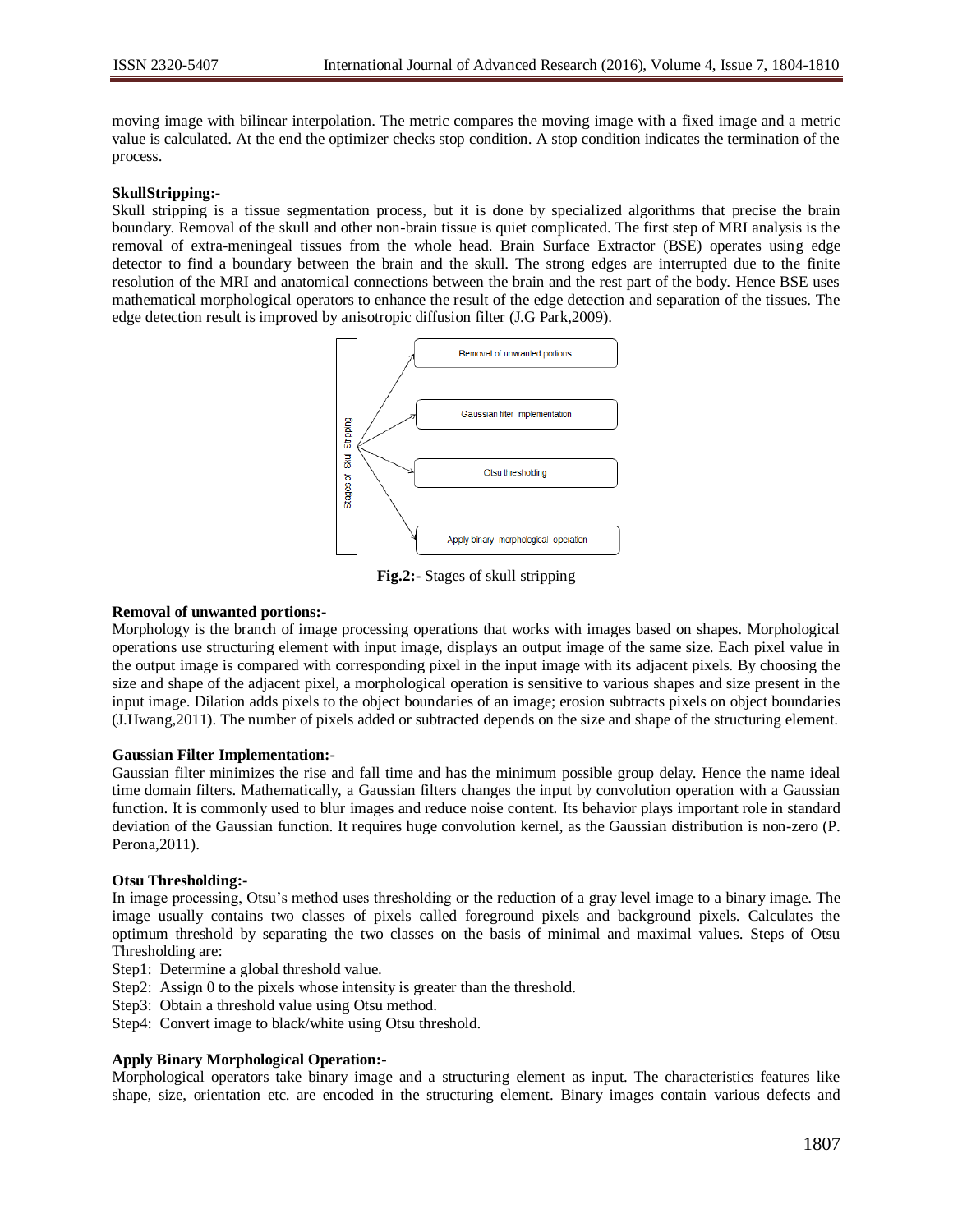imperfections. The binary regions produced by thresholding are distorted by noise and texture. The main goal of morphological image processing is to remove all these difficulties.

### **Anisotropic Diffusion Filter:-**

An-isotropic diffusion is a technique used to reduce image noise without removing essential parts of the image. It preserves typically the edges, lines that are important for the representation of an image. Scale spaces are created when more number of blurred images is generated at diffusion. This diffusion process is a linear transformation of the original image. It produces a class of parameterized images, but each resulting image is a combination of original image. The consequence is the resulting images saves the linear structures and at the same time smoothing is also done. All these cases can be explained by a generalization of the usual diffusion equation. The resulting family of images can be described as a collection of original image and space-variant filters (P. Perona, 2011).

#### **Stationary Wavelet Decomposition:-**

A wavelet is a series representation of a square-integral function by a certain orthonormal series generates a wavelet. One of the most popular wavelet transformations is the time-frequency-transformations. .A discrete wavelet transform (DWT) is a wavelet transform where the wavelets are discretely sampled (Y Zhang,2010).

#### **FCM Clustering:-**

Fuzzy clustering is a type of clustering which each data point belongs to more than one cluster. Clustering represents assigning data points to clusters called as classes. Items present in the same clusters are similar as possible, while items belonging to different clusters are as dissimilar as possible. Based on the similarity measures clusters are identified. Similarity measures like distance, connectivity, and intensity. Fuzzy C Means clustering algorithm works by giving membership value to each data element corresponding to each cluster center based on distance between the center of the cluster and the data element. Higher the data closer to the cluster center more its membership towards the cluster center. Addition of membership value of each data element is equal to one. Every iteration membership values and cluster centers are altered (Weina Wang,2006).

The FCM algorithm contains set of n elements  $a = \{a1, a2, \ldots an\}$  into a set of c fuzzy clusters on the basis of some particular criterion. Obtain a finite set of data; the algorithm generates a list of b cluster centers

 $\mathbf{b} = \{b_1, b_2, \dots, b_c\}$  and a partition matrix.

w=wij E [0, 1] where  $i=1...n$  and  $i=1...c$ 

Wij tells the degree by which element ai belongs to cluster bj.

#### **Feature Extraction:-**

In the feature extraction stage the most important thing is to obtain all possible features as output. For classification purpose, the wavelet feature is selected. To increase the segmentation accuracy additional features like GLCM features, statistical texture feature, shape feature etc. are added.

## **Classification:-**

At the first stage of research, training and testing on image processing techniques were done and through that the investigations were carried out to identify the best classification method for brain tumor detection. For efficient classification, two types of classifiers are used-SVM classifier and neural network classifier. SVM classifier classifies the data by determining the best hyper plane that arranges all the data points in one class from other class. To check the relevance of these features, another classifier called a neural network classifier is used.

## **Results & Discussion:-**

Performance is evaluated under T1-Weighted MR-Images of patients suffering from glial tumors. Evaluate the performance parameters for the entire datasets. Choose 40 images for training dataset and 40 images for test dataset. The CAD system displays different stages representing the presence and absence of brain tumor.Results are compared the features with two types of classifiers. Using SVM classifier with wavelet feature 69.04% accuracy is achieved. To increase the segmentation accuracy, using SVM classifier additional features like GLCM, texture, shape features are added with wavelet feature, 72.36% accuracy is achieved. Using neural network classifier with wavelet feature 70.26% accuracy is achieved. By adding additional features to increase the segmentation accuracy 88.94% accuracy is achieved.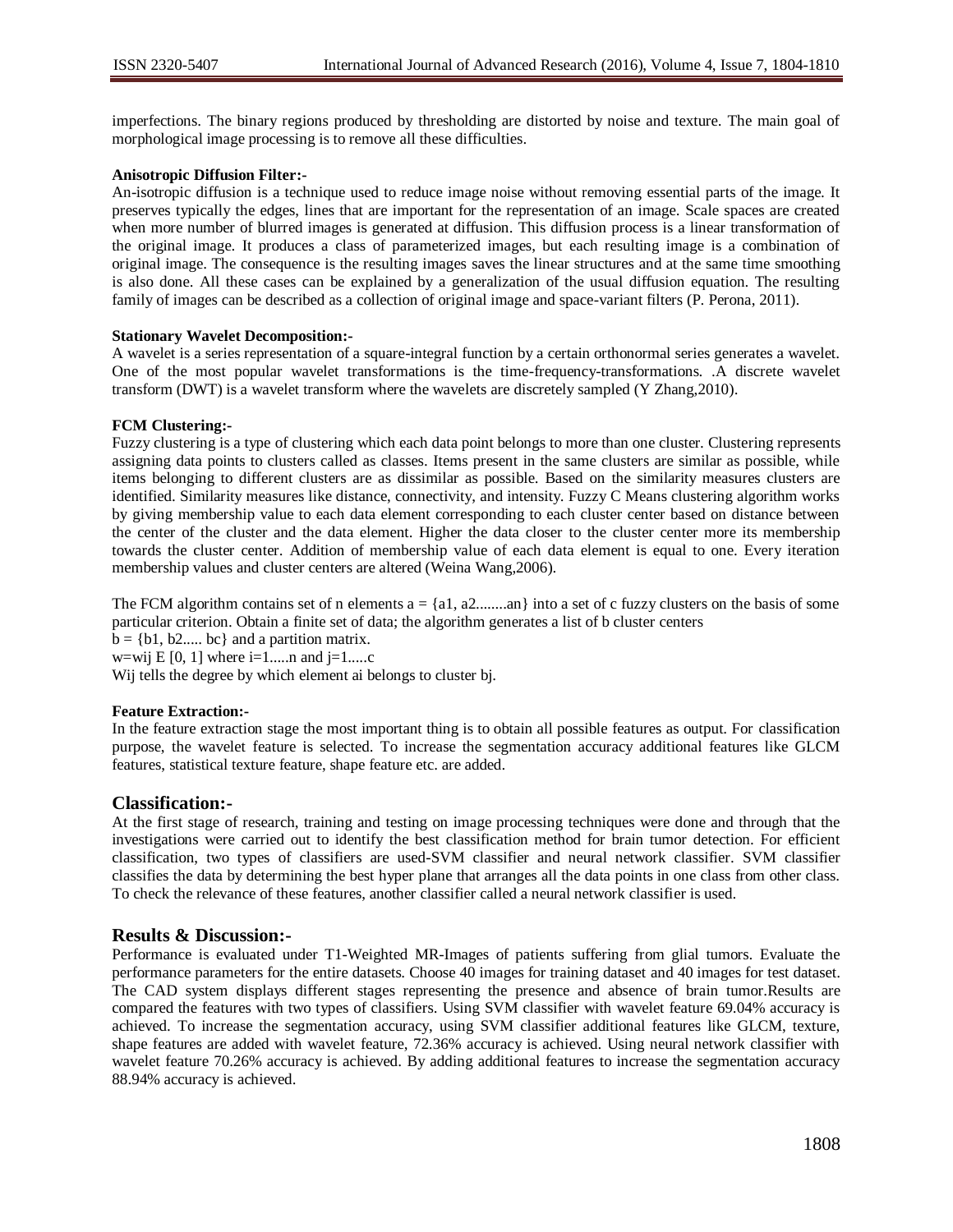| Input Image                | Output                                                                                                                                                                                                                                         |
|----------------------------|------------------------------------------------------------------------------------------------------------------------------------------------------------------------------------------------------------------------------------------------|
| Input IMage<br>Input Image | image after gaussian Mering<br>Normalized image<br>Unwanted Details removed image<br>Registered Image<br>Normalization Registered Unwanted details Gaussian filtering<br>Image removed                                                         |
|                            | Image after anisotopic difusion<br>эталовка<br>after otsu thresholding<br>Thinked & Edge Delected Image(Skull stripping completed)<br>Edge detected<br>Otsu<br>Anisotropic<br>SWT color<br>diffusion<br>thresholding<br>Decomposition<br>image |
|                            | Clusted imag<br>$\overline{\mathbf{z}}$<br>$\qquad \qquad \blacksquare$<br>J.<br>$\equiv$<br>presence of tumor<br>OK<br><b>SWT</b><br>Result<br>Clustered image<br>decomposition                                                               |

**Fig.3:-** Test result shows the presence of brain tumor

## **Conclusion:-**

In this study, classify the T1-weighted brain MR-Images into various stages of tumor indicating normal condition, starting stage and critical stage. Patients suffering from glial tumors are used for this purpose. Registered T1 weighted MR-Images into the coordinate system and filtering operation is done with anisotropic diffusion filter. Also combines thresholding and morphological operations for skull stripping. Using neural network classifier the segmentation accuracy of the CAD system is increased by 88.944% by the addition of extra features (GLCM, texture, shape) with wavelet feature. This CAD system could provide a useful clinical tool for improving neurologist's efficiency for the earlier detection of brain tumor.

# **References:-**

- 1. **M. Kaus, S. K. Warfield, F. A. Jolesz, and R. Kikinis(1999)**. Adaptive template moderated brain tumor segmentation in MRI, in Proc. Bildverarbeitungfur die Medizin, 102-106.
- 2. **H.-H. Chang, D. J. Valentino, G. R. Duckwiler, and A. W. Toga (2007),**Segmentation of brain MR images using a charged fluid model, IEEE Trans.Biomed. Eng*.*, vol. 54, no. 10, pp. 1798–1813.
- 3. **J. J. Corso, E. Sharon, S. Dube, S. El-Saden, U. Sinha, and A. Yuille(2008)**, efficient multilevel brain tumor segmentation with integrated Bayesian model classification, IEEETrans.Med. Image. vol. 27, no. 5, pp. 629– 640.
- 4. **W. E. Reddick, J. O. Glass, E. N. Cook, T. D. Elkin, and R. J. Deaton(1997)**, Automated segmentation and classification of multispectral magnetic resonance images of brain using artificial neural networks,IEEE Trans.Med. Image., vol. 16, no. 6, pp. 911–918.
- 5. **T. Song, M. M. Jamshidi, R. R. Lee, and M. Huang (2007),** A modified probabilistic neural network for partial volume segmentation in brain MR image," IEEE Trans. Neural Netw., vol. 18, no. 5, pp. 1424–1432.
- 6. **J. Alirezaie, M. E. Jernigan, and C. Nahmias(1998)**, Automatic segmentation of cerebral MR images using artificial neural networks,IEEE Trans. Nucl.Sci., vol. 45, no. 4, pp. 2174–2182.